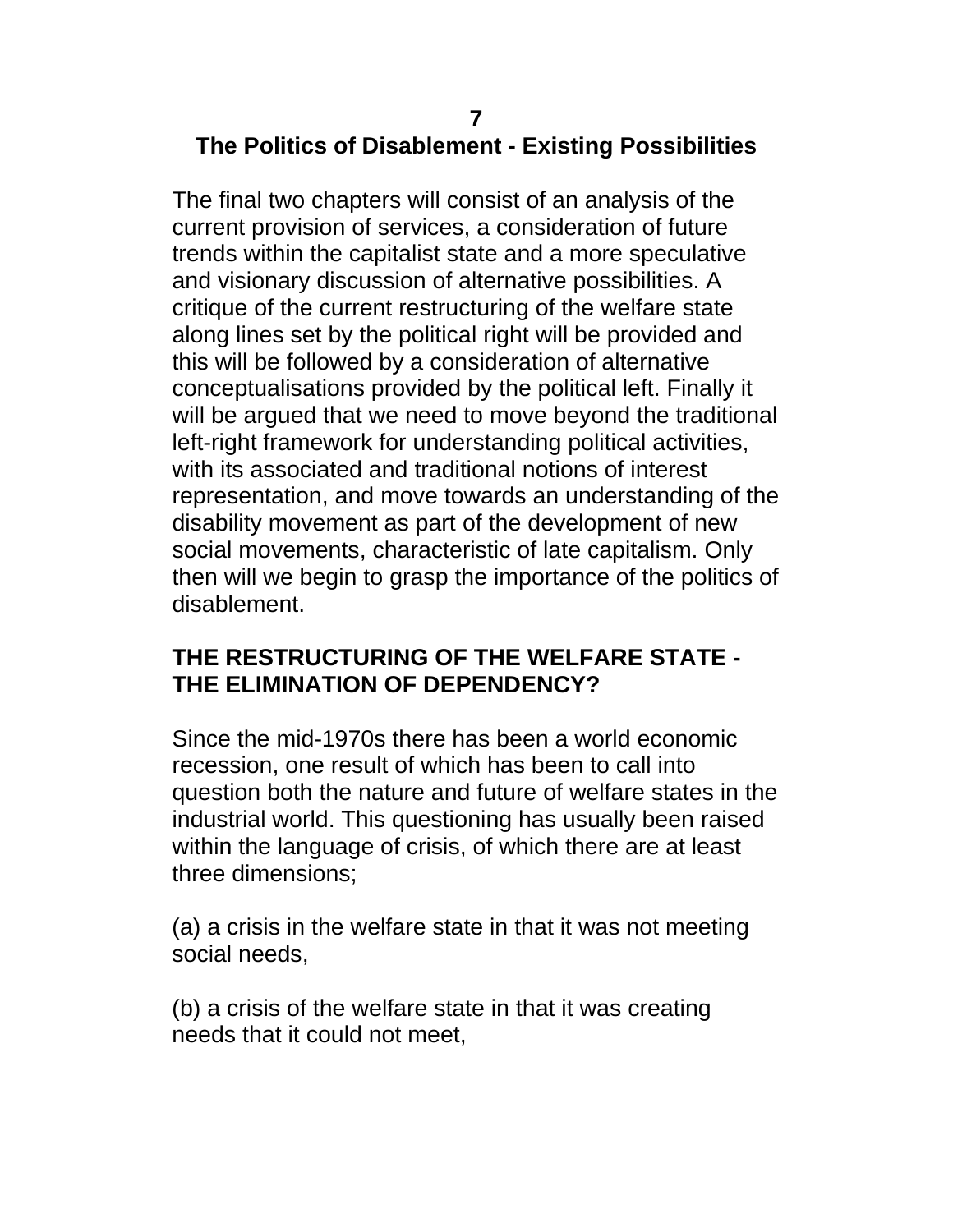(c) a crisis by the welfare state in that the rising cost of welfare was creating a crisis of capitalism itself.

Further,

The crisis definition is now being used as an ideological basis for reducing social expenditure, changing redistributive patterns in disfavour of the marginal groups and reducing government responsibility in social policy. (Oyen, 1986, p. 6)

While both the precise nature of this crisis and the ideological response to it differ from industrial country to industrial country, all have had broadly similar experiences. In Britain, the left have broadly subscribed to the view that there is a crisis in the welfare state and that the solution is to increase public expenditure on it. The right, on the other hand, have subscribed to the view that there is a crisis of the welfare state and, if not properly managed and controlled, it could indeed become a crisis of the capitalist state. As the right have held political power for most of this period, it is their view of the nature of the crisis which has shaped the process of restructuring the welfare state. A major underpinning of the ideological basis for this restructuring has been the issue of dependency. Reductions in expenditure, changes in redistribution and the gradual withdrawal of the state from people's lives, have all been legitimated on the grounds of the need to reduce dependency.

There is little doubt, with regard to disabled people, that their experiences of the welfare state coincide with both the 'crisis in' and 'crisis of' dimensions. In other words, they have not received all the services they need and in many cases those services that they have received have created or reinforced their dependency. So, it has to be said that, future policy options stemming from either (or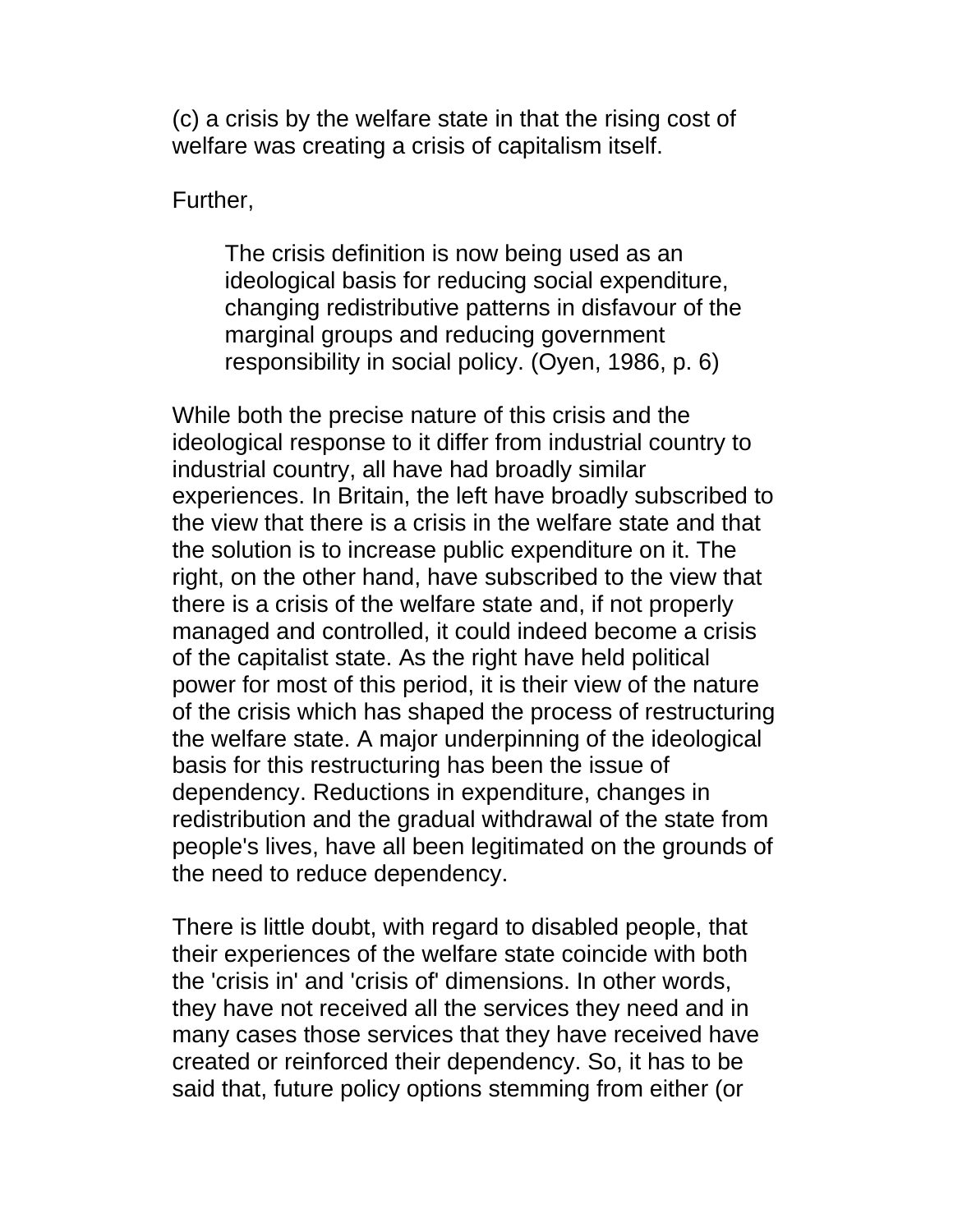both) of these dimensions are unlikely to succeed in reducing dependency, whether it be physical or social. Simply increasing public expenditure will only serve to lock disabled people into the dependency-creating relationships already described, and reductions and redistributions will condemn disabled people to isolation and loneliness in the community or institutionalisation in residential care.

In the previous chapter, primacy was given to the economic basis for creating dependency, but it has to be concluded that in the current political climate, there is little scope for intervening in the economy, for

Social policy has been assigned ... to the role of intervening in a natural order of economic relationships to modify their outcome in the interests of 'social' goals. In both capitalist and state socialist societies, social policy has operated as a 'handmaiden' to the economy. (Walker, 1984, p. 33)

Hence the chances of tackling this economic basis for the creation of dependency amongst disabled people 'are slim because the same societal forces which manufacture disability also mitigate against a structural response' (Borsay, 1986a, p. 188).

This does not imply the complete pessimism of an economically determinist position which is an accusation sometimes made of sociology in general, and Marxist sociology in particular. While the economic may be determining 'in the last instance', there is considerable scope within what Gramsci called the state (conceptualised as a social relation) and civil society for individuals, groups, interests or classes to act autonomously. The point being made here is not that economics determines politics, but the more limited one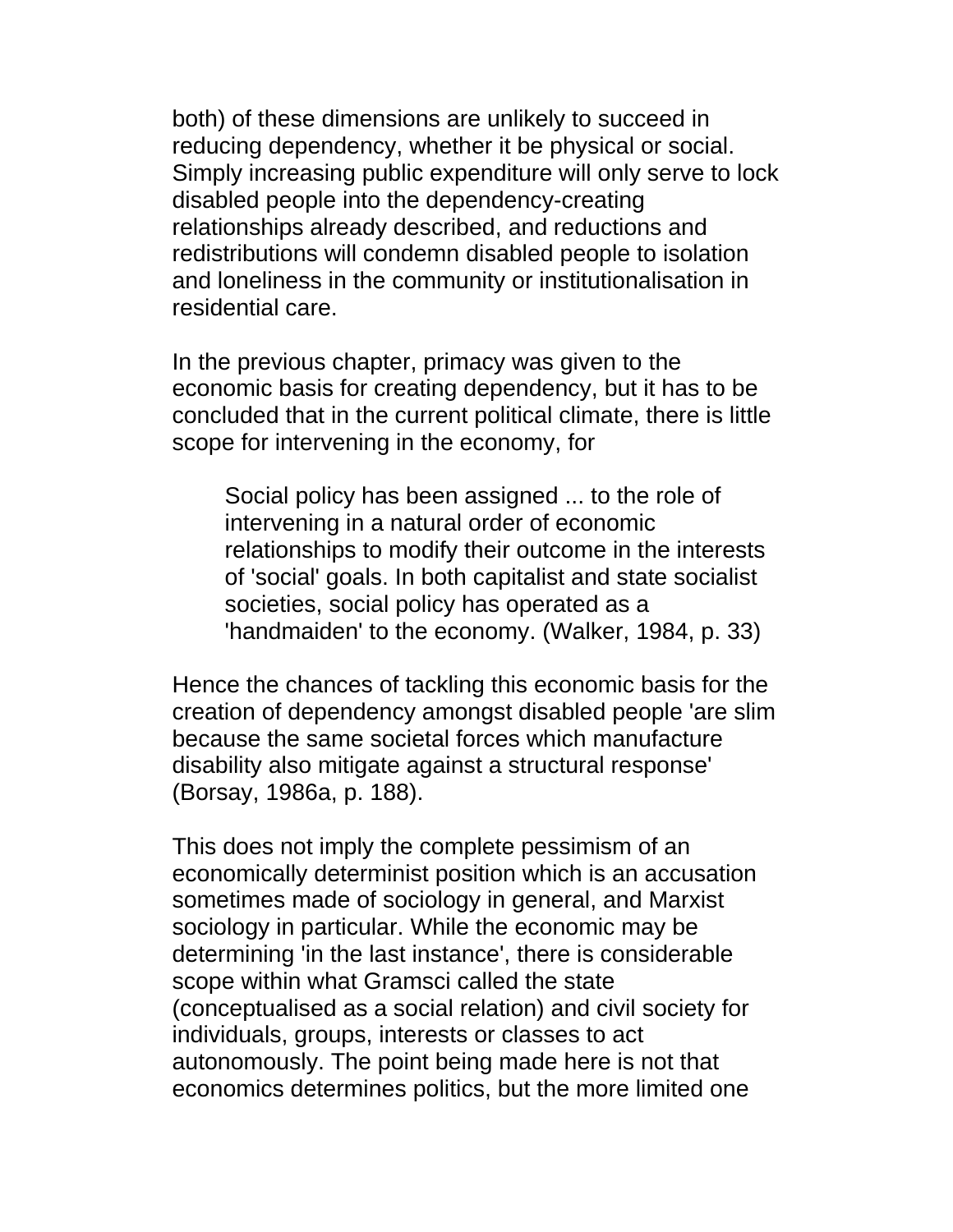that the politics of social policy is circumscribed by economic considerations.

Certainly, in the current political climate, the Conservative Government in Britain shows little inclination to intervene in the economy, and as far as social policy and state welfare is concerned, it is actively withdrawing through the strategy of privatisation (Le Grand and Robinson, 1984). This privatisation has three aspects; reductions in state provision, reductions in state subsidies and reductions in state regulation; and is underpinned by the rhetoric of targeting, consumer choice and dependency reduction. It is emphasised by recent government reports (DHSS, 1988; NISW, 1988) which stress the need to give consumers (a key word in the new rhetoric) more choice of, and control over, services. In reality, no one, except those on the extreme right, see all welfare services being provided by the private market as the main objective, but rather it is the reductions in the role of the state within a 'mixed economy of welfare' which is the main goal.

As far as disabled people are concerned, this privatisation is not something that has occurred only in recent years. Services such as residential care and special education have been provided by organisations like the Cheshire Foundation and the Spastics Society almost since the inception of the welfare state, and all the evidence suggests that these services create dependency in exactly the same way as state services. More recently the privatisation of some cash payments for some severely disabled people who would previously have had statutory rights to such payments, through the establishment of a trust fund to be administered by the Disablement Income Group, is only likely to reinforce dependency by furthering the image of disabled people as burdens of charity.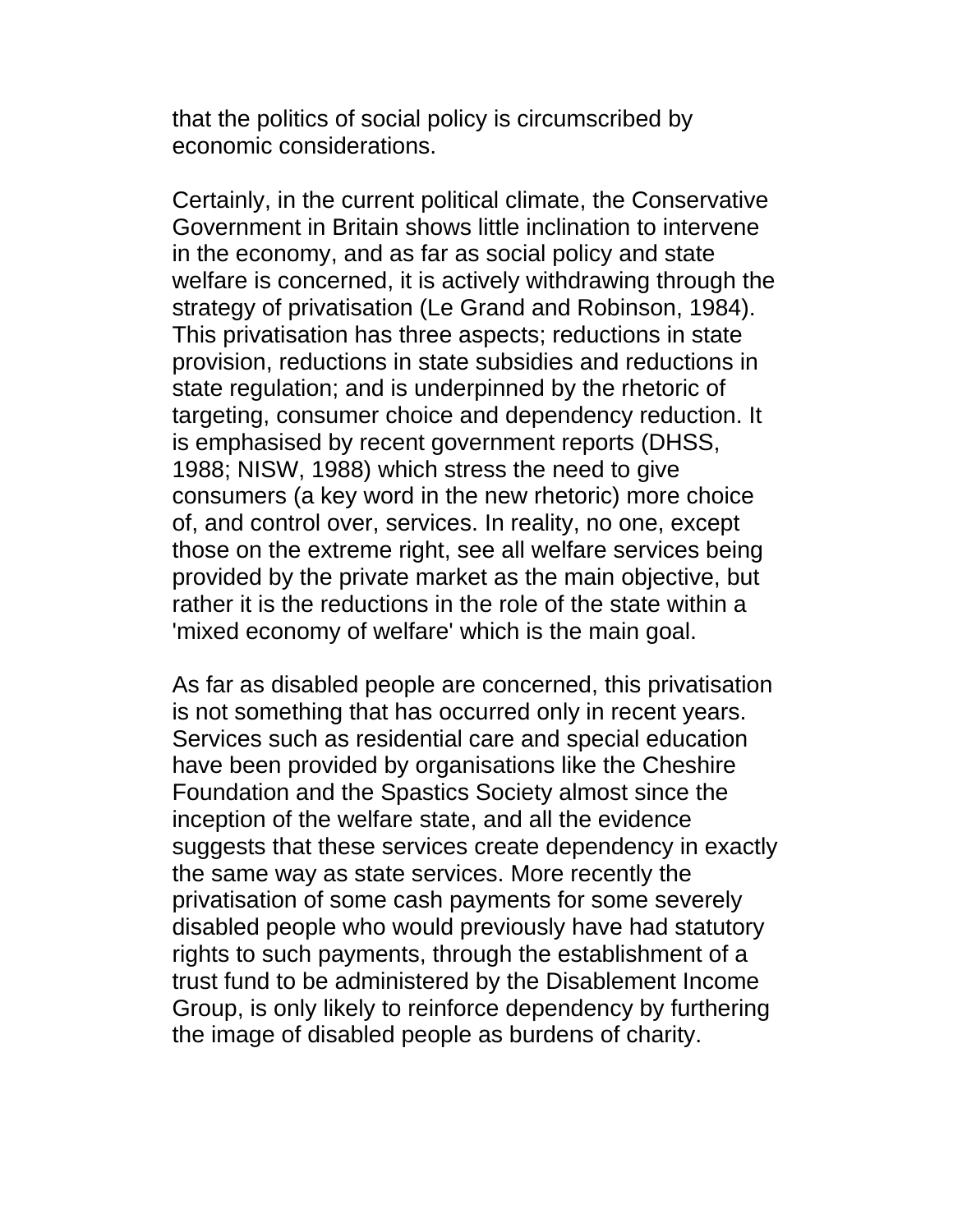It is, perhaps, ironic that the model for providing these privatised services is that of the supermarket; the argument being that packages of care can be purchased just as customers purchase products from supermarket shelves. Ironic, because many disabled people find shopping in supermarkets difficult if not impossible because of physical access, difficulties in reaching shelves and the fact that products and packaging are tailored to the needs of the modern nuclear family and not to the needs of individuals. In short, supermarkets offer a limited range of products which suit the needs of particular groups in society and if not in these groups, then the consumer is not sovereign, as the rhetoric would have it. Thus, for many disabled people, the supermarket model of provision is unlikely to offer anything substantially different from the provision of state services; that is to say, little choice over what is provided and little control over how it is provided. Further, the supermarket model, utilising the rhetoric of consumerism has been criticised, for

In sum ... this model is a 'harmless version' of consumerism - it requires little serious change, but much public visibility. It is about the appearance, not substance, of change. (Winkler, 1987, p. 1)

What the supermarket is alleged to offer, but clearly does not, is choice and control. The key issue for the future as far as the left is concerned is whether the 'crisis in' the welfare state can be resolved by offering users of services choice and control.)The traditional view from the left suggests that it can, by the modification and adaptation of first principles:

The challenge that faces us is the choice between universalist and selective services. The real challenge resides in the question: what particular infrastructure of universalist services is needed in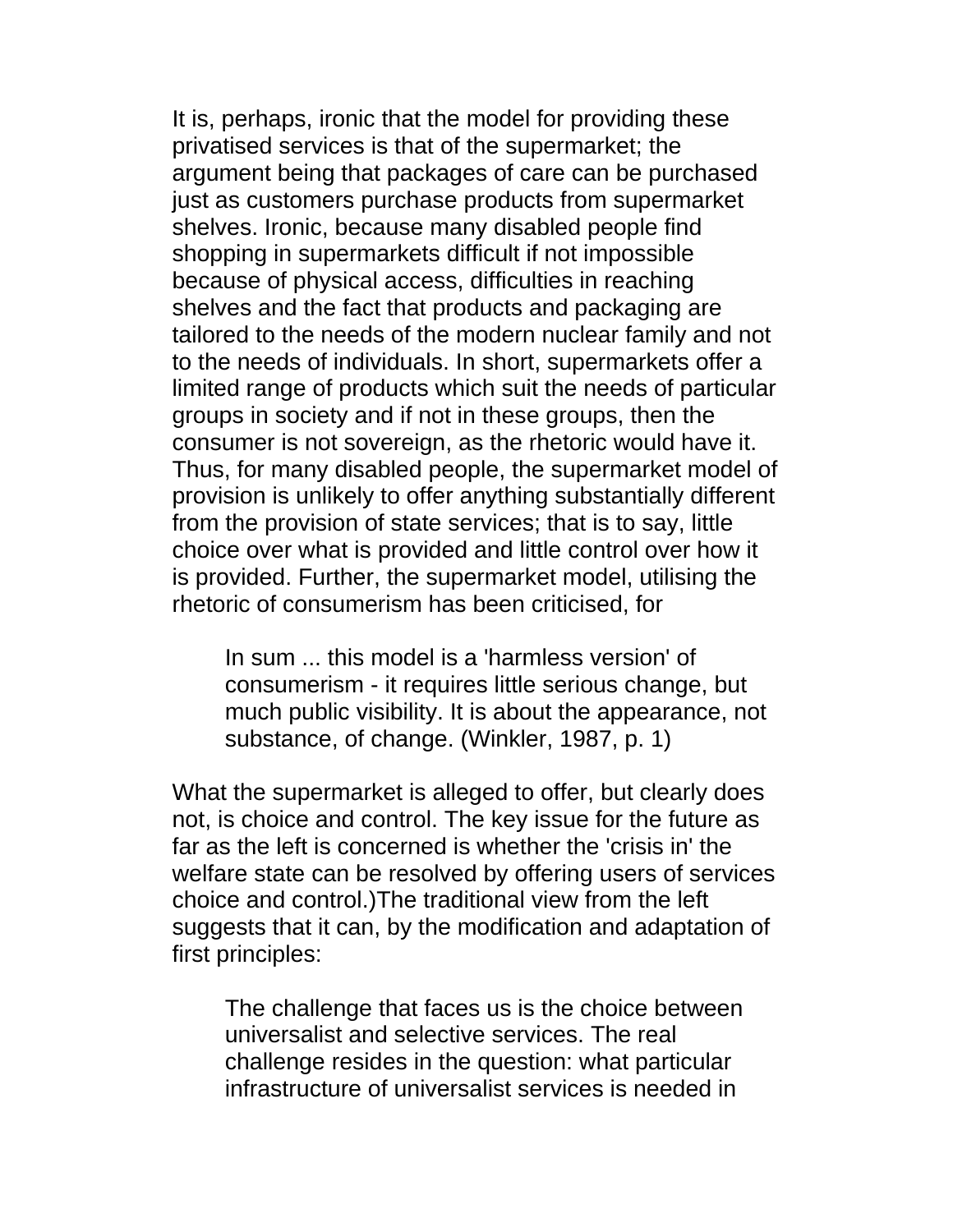order to provide a framework of values and opportunity bases within and around which can be developed acceptable selective services provided as social rights, on criteria of needs of specific categories, groups and territorial areas and not dependent upon individual tests of means? (Titmuss, 1968, p. 122)

To update the language somewhat, it should be possible to allow for choice and control in service provision within a universalist infrastructure if consumers have social rights to these services and if there are mechanisms whereby the needs of groups and communities, whether local or interest communities, can be articulated by them, themselves. This view is therefore articulated by some of the new thinkers on the left where it is only the words, not the ideas, that have changed.

The goal would be truly universal services; that is, for the community and not separate client groups, distributed according to need rather than ability to pay. They would be based on small local areas, as far as possible, to enable democratic involvement and control. This would help to counteract paternalism and dependence. (Walker, 1984, p. 43)

Specifically, as far as disabled people are concerned, the left in Britain, in the shape of the Labour Party (Meacher et al., 1986), has attempted to switch the emphasis away from needs and on to rights. But it has become clear that if disabled people are to have social rights to services, then the legislative framework must do more than simply list these services (Chronically Sick and Disabled Person's Act) or provide professional and administrative approaches to their provision (Disabled Person's [Services, Consultation and Representation] Act). This inevitably implies the necessity for anti-discrimination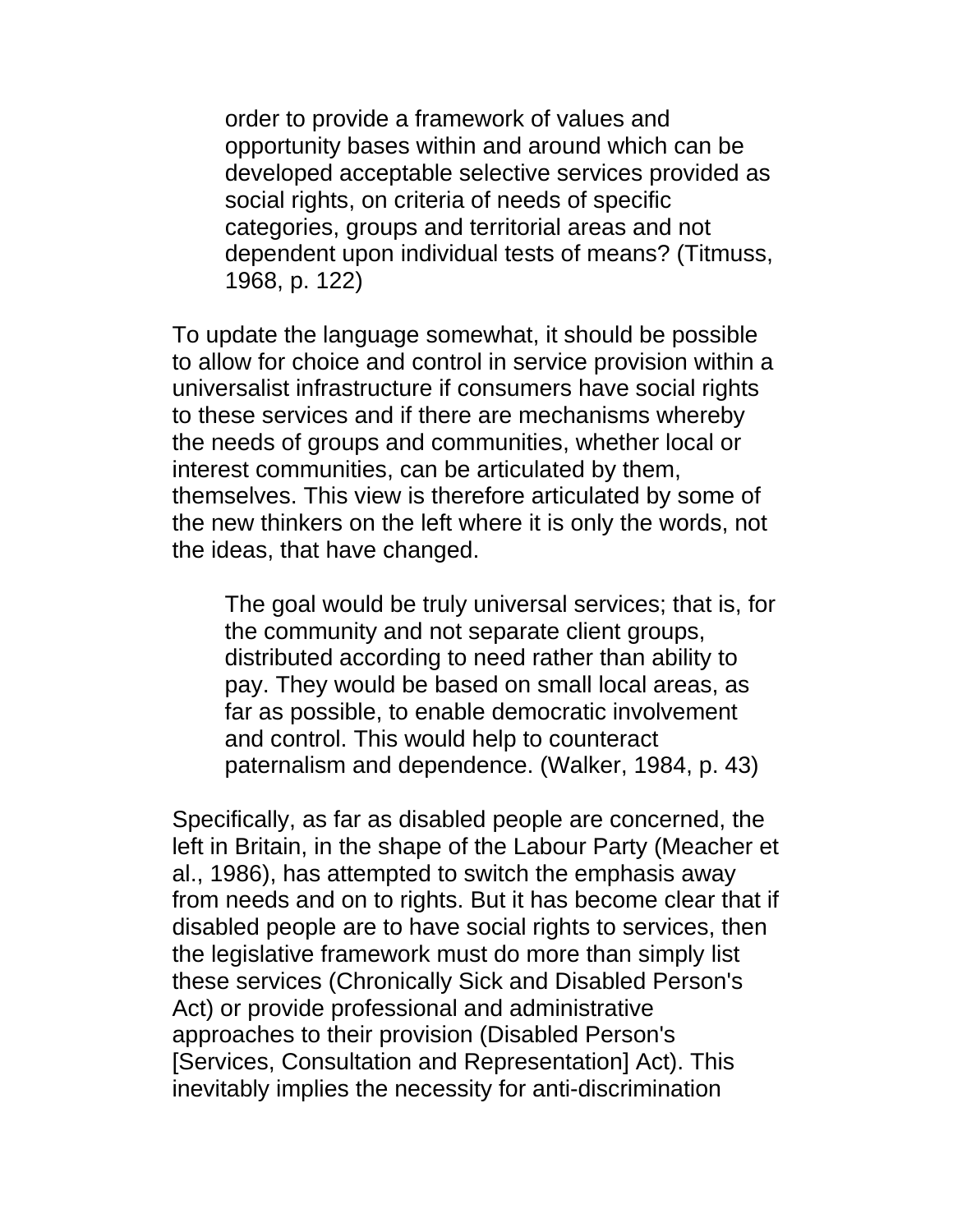legislation which would not only provide public affirmation of the unacceptability of discrimination against disabled people, but also, if properly drafted, a framework for the enforcement of service delivery and a mechanism for professional accountability. In both political and policymaking terms, an emphasis on social rights rather than individual needs, suggests a move away from the ideology of individualism and the beginnings of attempts to address the creation of dependency at both political and professional levels.

By itself it would not be enough, of course, as the experience in the areas of race and gender demonstrate (Gregory, 1987). Therefore an essential adjunct would be legislation facilitating complete freedom of information which goes beyond current attempts to provide access to information held on computers and in local authority files. The locked medical cabinets would need to be opened and the unofficial documents that are kept as ways of avoiding information-disclosure (as with current practices which require information to be provided to parents under the statementing regulations of the Education Act [1981]), would need to be made available.

Finally, a mechanism whereby the needs of groups and communities can be articulated, needs to be developed. This can only be accomplished through the adequate funding and resourcing of organisations controlled and run by disabled people which have been going from strength to strength throughout the world in the 1980s. Significantly, there is some evidence that these organisations of disabled people find it easier to flourish in the underdeveloped rather than the industrial world. This is due, in part, to the resistance to change of bureaucratic and professional structures in the industrial world, but also to the existence of a large and powerful sector of traditional organisations for the disabled who remain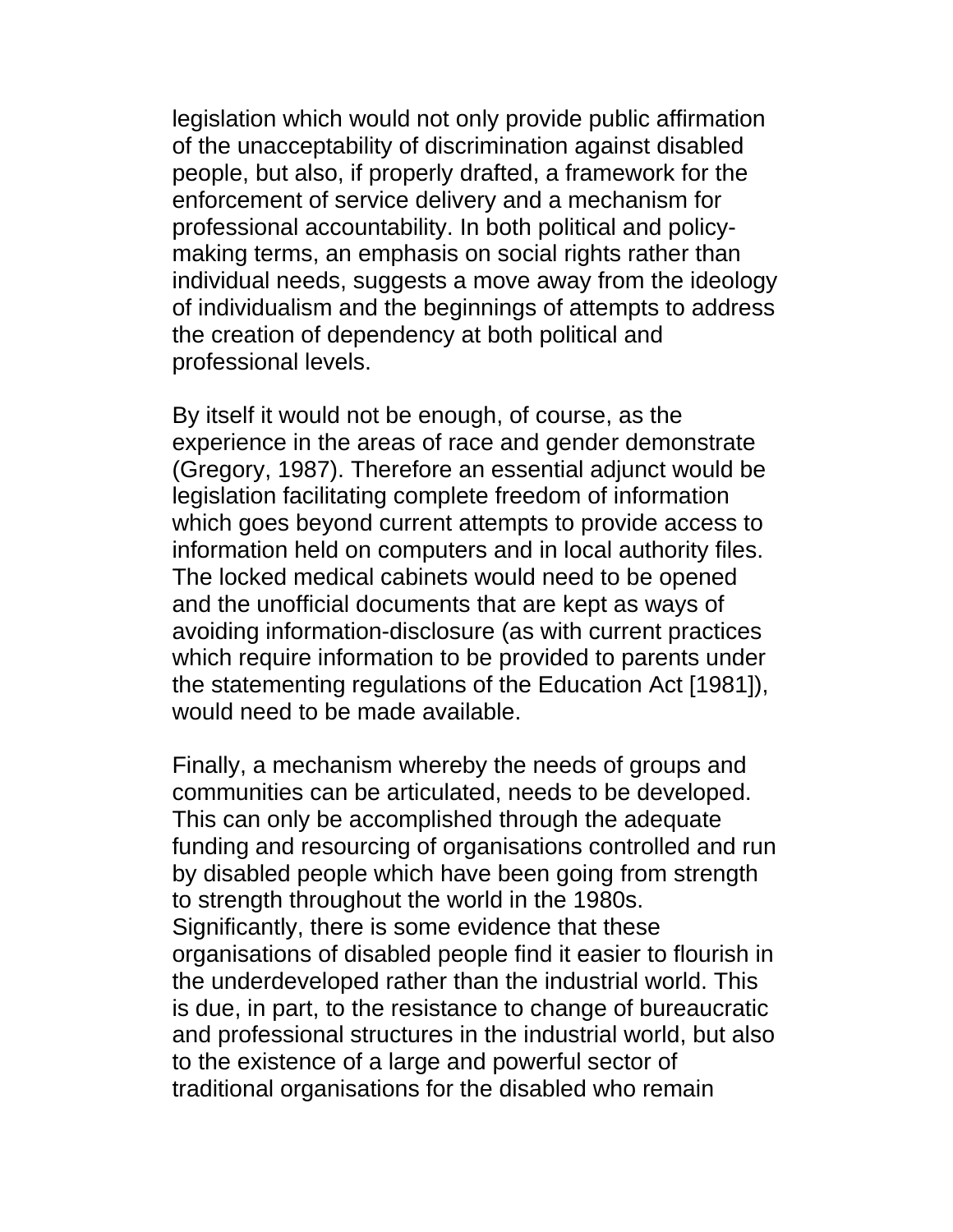locked into dependency-creating service provision and attitudes, and who, consequently, have vested interests in maintaining the STATUS QUO.

None of these developments by themselves, or an incremental approach to them, is likely to prove successful. Anti-discrimination legislation without freedom of information and a supportive network of disabled people, will simply mean that the lawyers will get rich; freedom of information by itself will mean that individual disabled people will be subjected to professional mystification and slight of hand; and support for the disabled people's movement without a framework which guarantees basic human rights will leave the movement politically emasculated. But an integrated programme as suggested above, could provide a means of addressing the problems of dependency-creation at both political and professional levels, and hence go some way to resolving the 'crises' both, in and of, the welfare state, at least as far as disabled people are concerned.

Given that this integrated programme could represent a way forward in terms of offering a more appropriate basis for the provision of welfare state services for and with disabled people, the crucial question then concerns the possibilities of getting this and/or other programmes on to the political agenda. There are two ways in which this question can be examined; firstly, in terms of direct participation through the ballot box, and secondly, through pressure-group activity. It is these political strategies that now need to be considered.

### **THE POLITICAL PARTICIPATION OF DISABLED PEOPLE**

That disabled people constitute a potentially powerful political force there can be no doubt, for according to Fry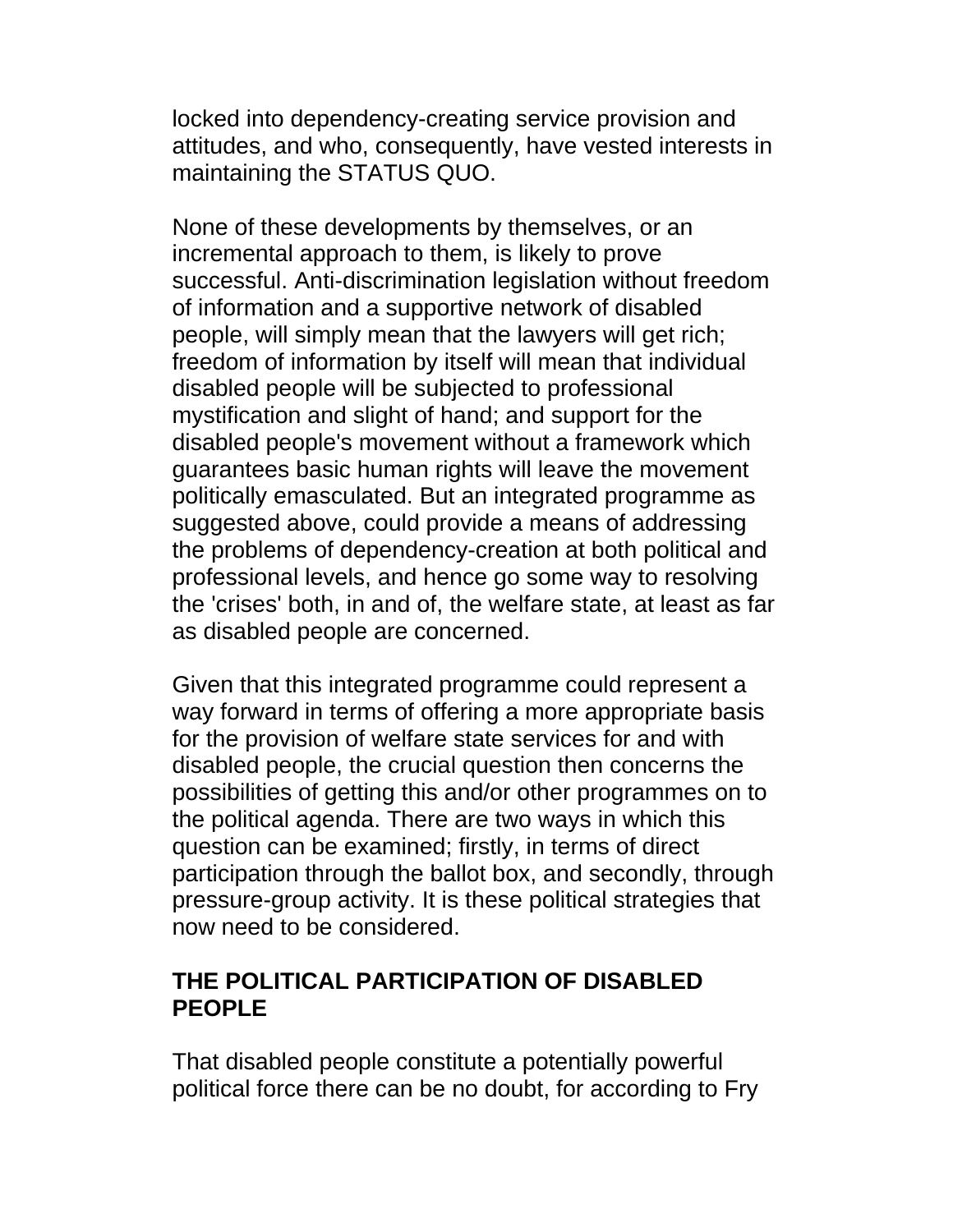(1987) a recent MORI poll in Britain found that 9% of the public (18+) considered themselves to be disabled and 27% said that another member of their family was disabled. This study (Fry, 1987) looked at the political participation of disabled people in the General Election of 1987, and found that many disabled people did not even appear on the electoral register; others, particularly blind and deaf people, were denied access to all the information necessary to make an informed choice; and other disabled people, postal and proxy voting notwithstanding, found the problem of transport and physical access to polling stations too daunting to allow them to exercise their right to vote.

There are two further ways in which it is difficult for disabled people to participate within the party system. Firstly, many local constituency headquarters are inaccessible and hence it is very difficult for them to become grassroots activists and to feed in disability issues at this level. Secondly, although there are examples of disabled politicians at the local and national level, it is also very difficult for many disabled political activists to offer themselves as candidates at local or national elections, for the problems of both campaigning and door-to-door canvassing may prove to be impossible.

Even if these barriers to political participation were removed, it would not necessarily mean that the disabled population would cohere into an active political force to which all political parties would need to take notice. There are a number of reasons for this.

To begin with, there is a great deal of variety within the disabled population as a whole - differences in social class, age, sex, family circumstances and clinical conditions - as well as the fact that disability may have developed after political commitments had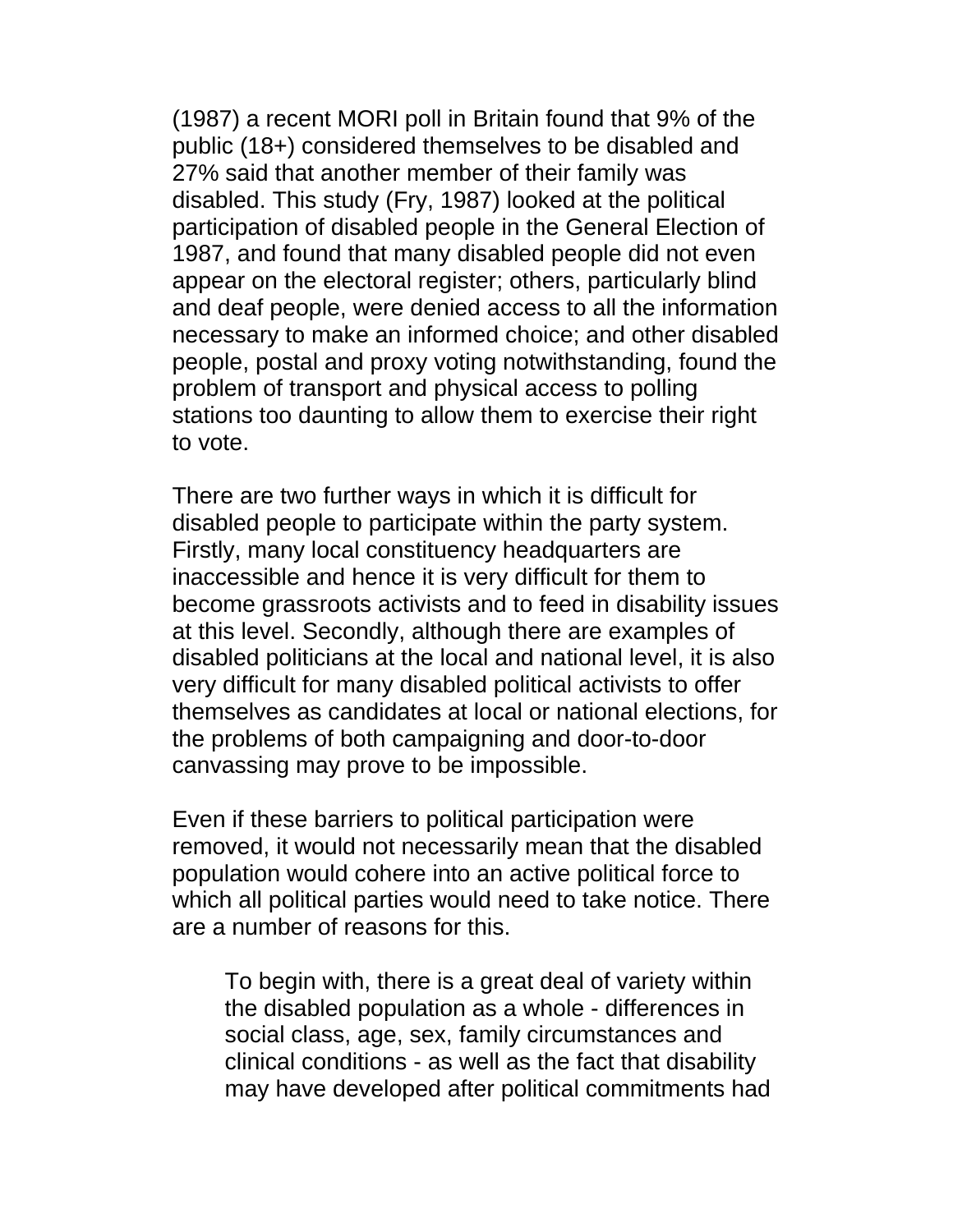been established. In addition, many disabled people do not necessarily regard themselves as disabled, or even if they do, would not contemplate joining an organisation for disabled people. Finally, as a consequence of disability, some people may disengage from political activity, either because their physical impairment poses limitations of a physical or psychological kind, or because they are aware that in many contexts they lack any basis for exercising power, e.g. through the withdrawal of their labour. (Oliver, 1984, p. 23)

Extending this analysis, it has been suggested also that the medical approach to disability has fostered artificial divisions within the disabled population (Borsay, 1986a).

But these divisions do not arise simply from the medical approach, for the state also provides services in such a way as to foster divisions within the disabled population. Hence, it gives tax allowances to blind people but not to other categories of disability, mobility allowances to those who cannot walk but not for those who can, and higher pensions and benefits for those injured at work or in the services than for those with congenital disabilities or those who have had accidents. This is not an unintentional consequence of state provision but a deliberate tactic which the state has developed in its dealings with other groups and can summed up as 'divide and rule'.

This idea of disabled people as a group divided amongst itself has obvious implications for any notions of classbased political activity:

The myriad of disability-specific programs and policies, the segregation of disabled people, the inability to gain access to organised society, to experience an integrated and adequate education, to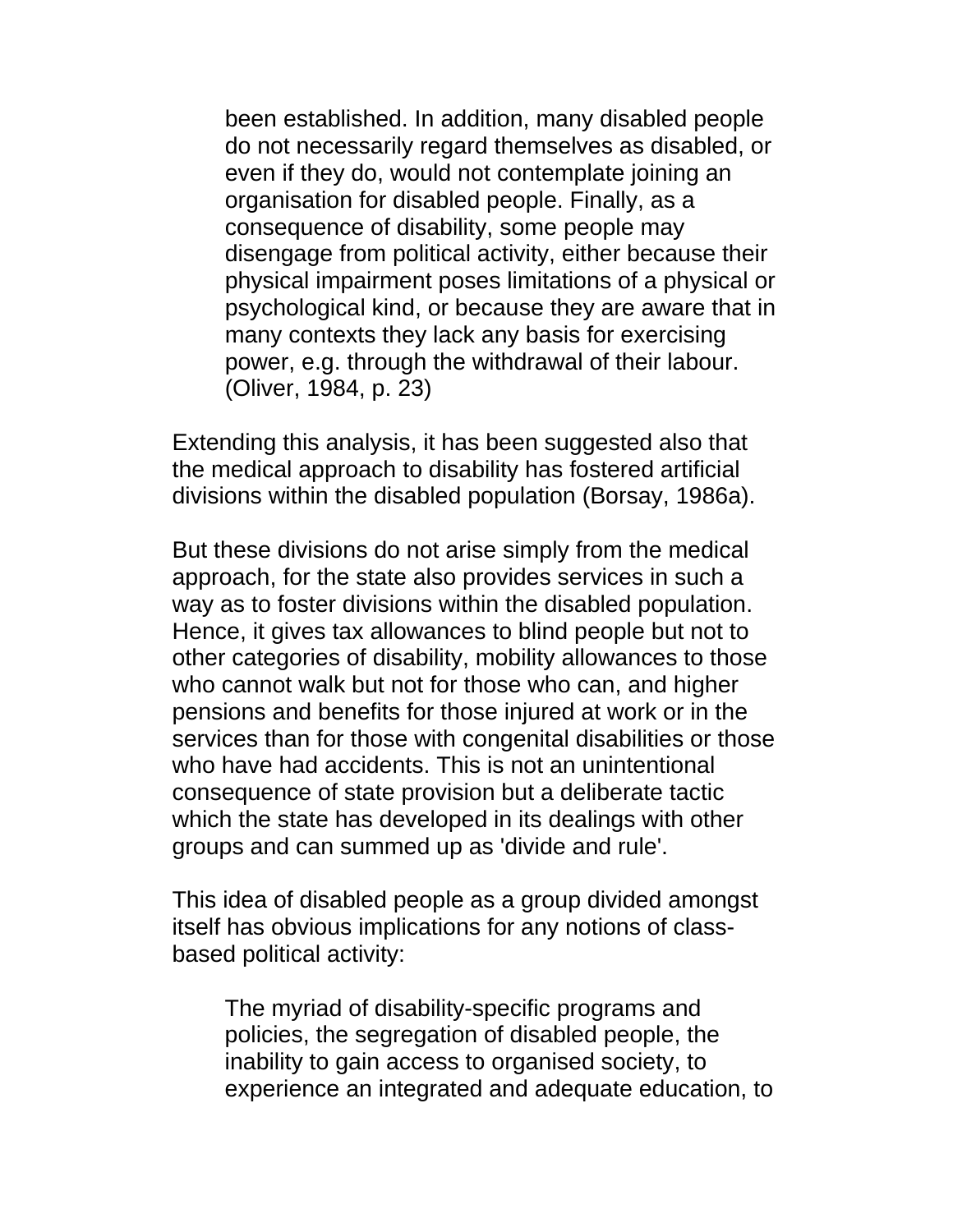obtain meaningful employment, and to socially interact and participate has resulted in a politically powerless and diffuse class of people who are unable to coalesce with other groups of disabled people on common issues, to vote, to be seen or heard. This class has accepted the stigma and caste of secondhand citizenship and the incorrect judgement of social inferiority. (Funk, 1987, p. 24)

This description of the political situation fits in neatly with the 'underclass thesis' developed to explain the political situation of black people.

The usefulness of this idea of an underclass is still being debated within sociology, centring around the issue of whether an underclass is a sub-group of the working class or a group relegated to the margins of society on the basis of personal or group characteristics. In either case disabled people as an underclass are likely to remain powerless and marginalised, at least as far as organised political activity is concerned.

Thus it is unlikely that disabled people can expect the party political process to serve their interests well. If we return to the issue of anti-discrimination legislation, while it is true that this issue has been forced on to party-political agendas, and indeed, several bills have even been introduced in Parliament, nonetheless, all of these have been defeated, usually covertly, but on one occasion, overtly through the operation of the party political system; that is, through a sustained campaign by Conservative whips to ensure that their party members voted it down (Oliver, 1985). Hence, disabled people can hardly expect to articulate and achieve their political ends through the party system, and this raises the question of whether they can expect pressure-group activity to serve them better.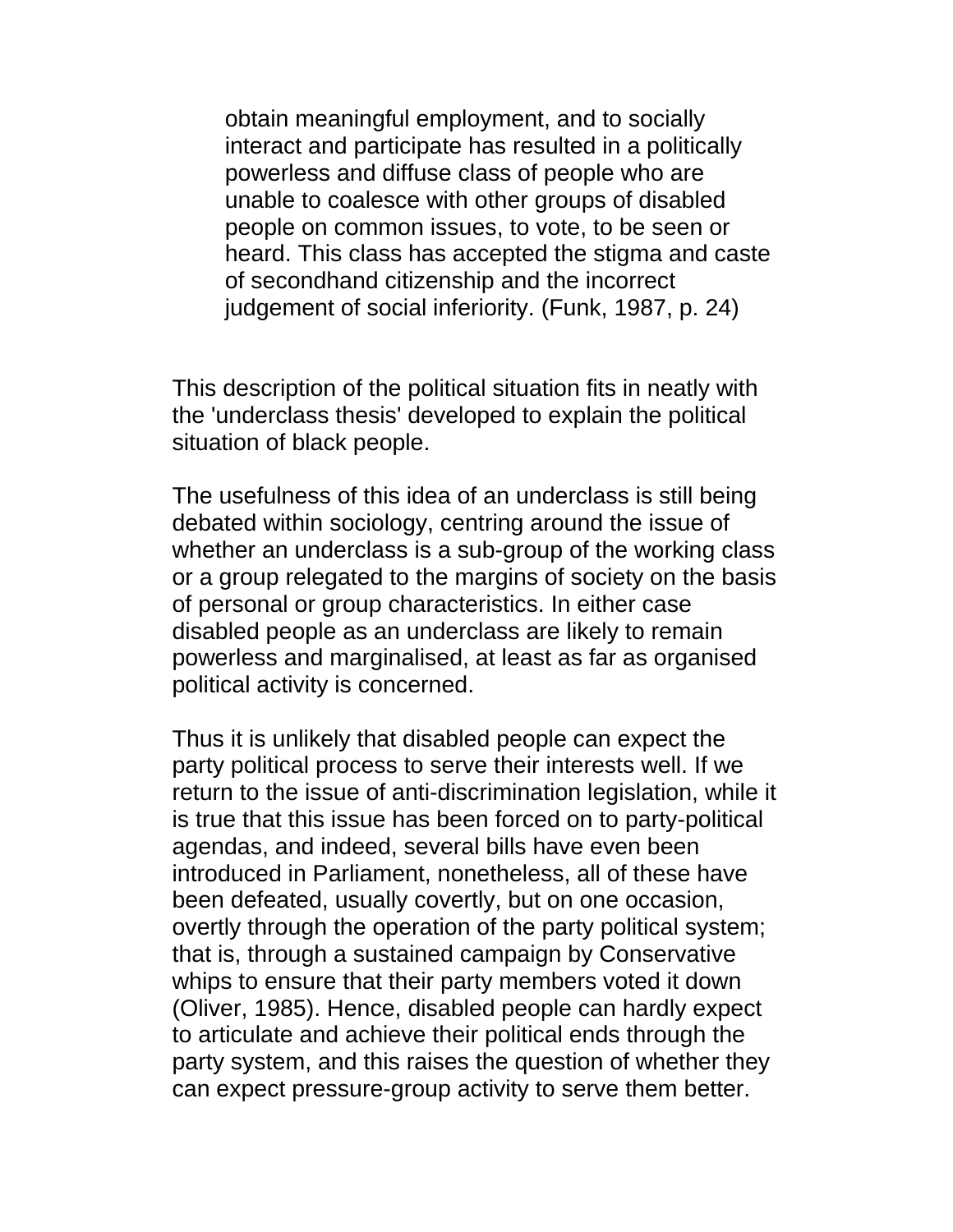# **THE POLITICS OF PRESSURE-GROUP ACTIVITY**

From the mid-1960s onwards, it became clear that, despite rising affluence, a number of groups were not sharing in the new material and social benefits that were being created, and that traditional political activity was not even getting these issues on to the political agenda. This resulted in the creation of new kinds of pressure groups who were likely to campaign around single issues of one kind or another. Groups like Shelter and the Child Poverty Action Group are examples of these, and specifically, in the area of disability, the Disablement Income Group is the most prominent example. The establishment of these groups

was a reaction to what was perceived to be the fraudulent character of British democracy. There were of course special conditions which explained the new expression of protest. Public expectations had been running high. The policies of successive Governments had been built on relatively full employment and steadily increasing national wealth. This meant that the views and interests of workers, pensioners and others were believed to weigh more heavily than they had done before the war in the conduct of national affairs ... Some groups - like the elderly, one-parent families and sick and disabled people - were observed to have been left behind in the race for prosperity. (Townsend, 1986, pp.i-ii)

If, then, disabled people could not get issues on to the political agenda through the normal processes of political participation, then this raises the issue of whether the avenue of pressure-group activity was likely to be more successful. The most sophisticated analysis of this so far is provided by Borsay (1986a) who draws heavily on the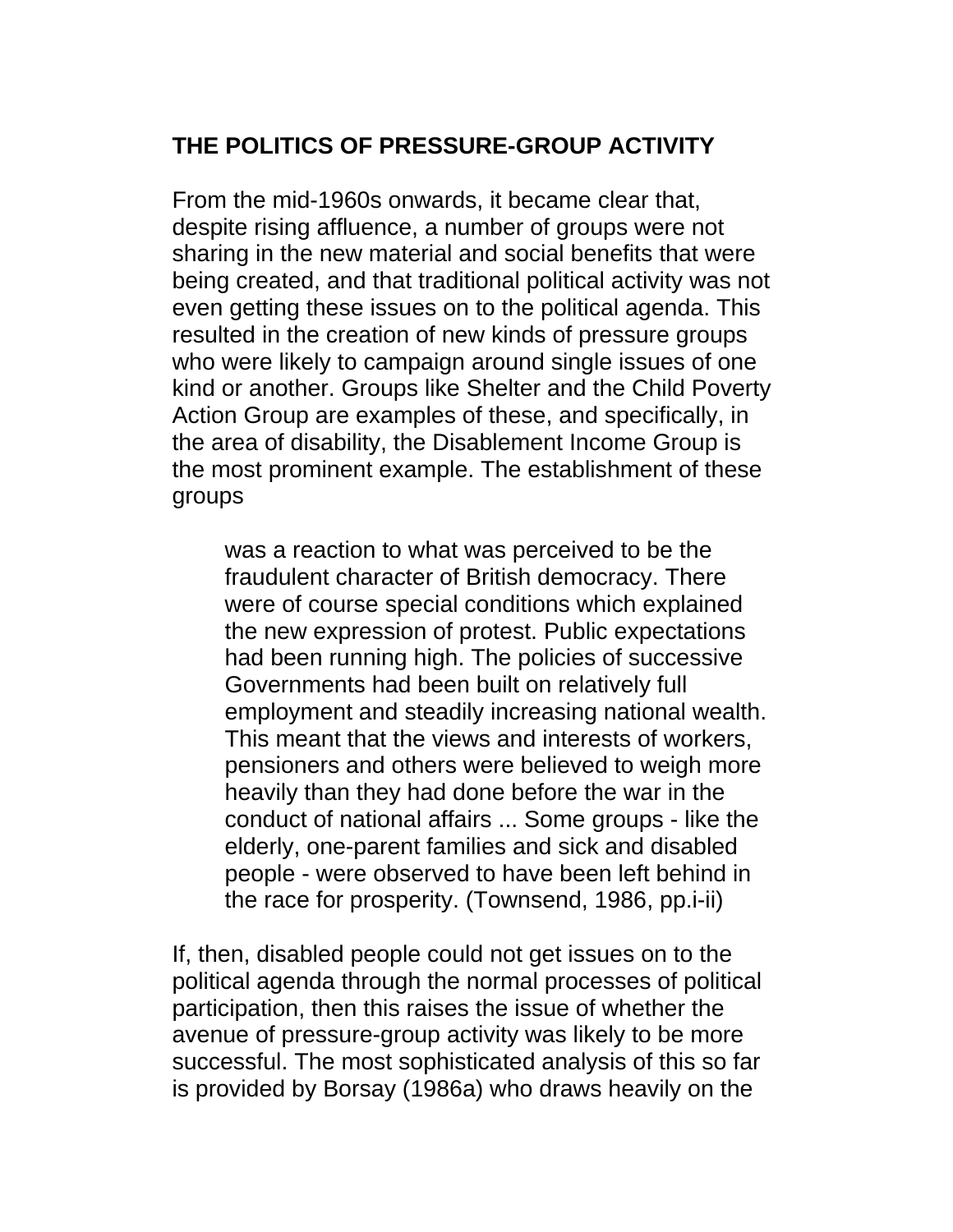framework provided by Cawson (1982). Cawson suggests that pluralist analyses of pressure-group politics are now inadequate because of the nature of the 'corporate state', and that it is necessary to distinguish between competitive groups, whose members share a common interest, and corporate groups, whose members share a common position within the division of labour. Needless to say, it is the latter who have most influence on the political decision-making process. As most disability organisations are of the former kind, their partnership with government (Oliver, 1984) is unlikely to have much influence.

This partnership does not inevitably banish the needs and opinions of physically disabled people from sight, but the allegiance of corporate professional interests to economic development stacks the cards against their faithful representation in the shaping and administration of policy. (Borsay, 1986a, p. 15)

It is not, however, simply a matter of the structural location of these disability organisations that leads to such pessimism. As most of these organisations are registered as charities, direct and overt political activity is precluded. But more importantly, these disability organisations have, over the years, built up a relationship with the state, or the 'establishment' as Borsay calls it, which gives them credibility, but little power.

The string of more formal voluntary organisations or charities, which for many years have doubled up as pressure groups in the field of physical handicap, meet the same structural barriers to change, but the status which flows from their long traditions and their connections with the 'establishment' give them a credibility and aura in government circles which more recent (and perhaps more radical) groups of disabled people cannot easily imitate. (Borsay, 1986a, p. 16)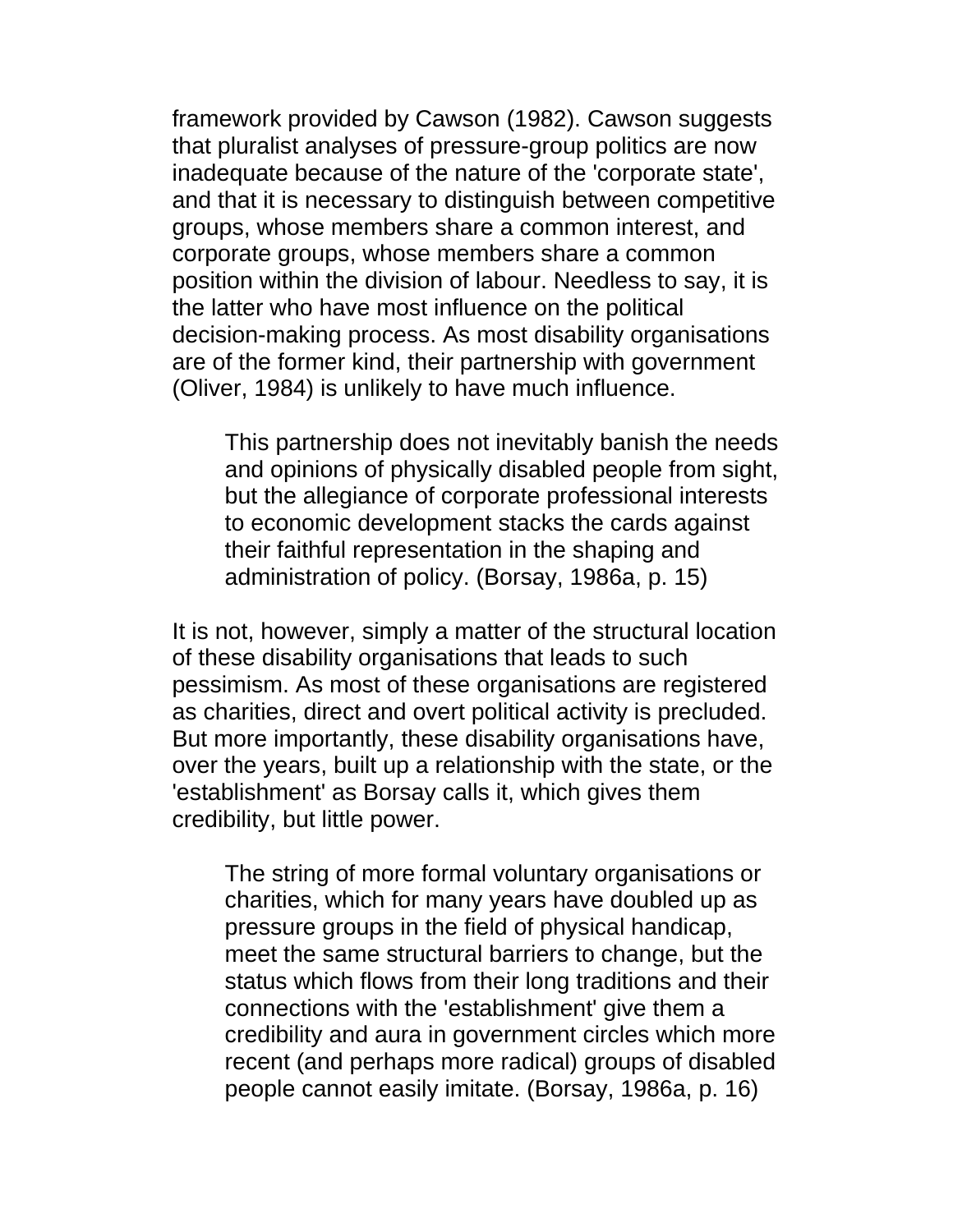This credibility has been based upon history and tradition rather than the claim to representativeness of these organisations, whose 'key decision-makers' are usually salaried professional staff who articulate their own assumptions about the needs of disabled people rather than the needs of disabled people as they themselves express them. Two recent examples of this are the attempts of the Government with the public support of RADAR to abolish the Quota, established under the Disabled Person's (Employment) Act, 1944, and the opposition of the Spastics Society to anti-discrimination legislation. Pressure from individual disabled people and from organisations controlled and run by disabled people forced public about-turns in both cases.

There is one further aspect of the politics of disability as pressure-group activity that needs to be considered; that of minority-group politics. In the wake of the Civil Rights and Women's Movements in the United States in the 1960s, it was suggested that disabled people should seek to articulate and claim their rights to full citizenship on the basis of their own particular needs as a minority group (Hahn, 1986). However, there are problems with this approach, for

The minority group approach basically argues that disabled people should be brought into the American political system as another interest group. The structure of decision making isn't attacked. Instead the idea is to improve the odds that the disabled will be recognized as having legitimate demands. (Liggett, 1988, p. 271)

Using what she calls 'an interpretive approach', based on the work of Foucault, Liggett takes her criticisms further than this. Just as earlier, it was argued that professional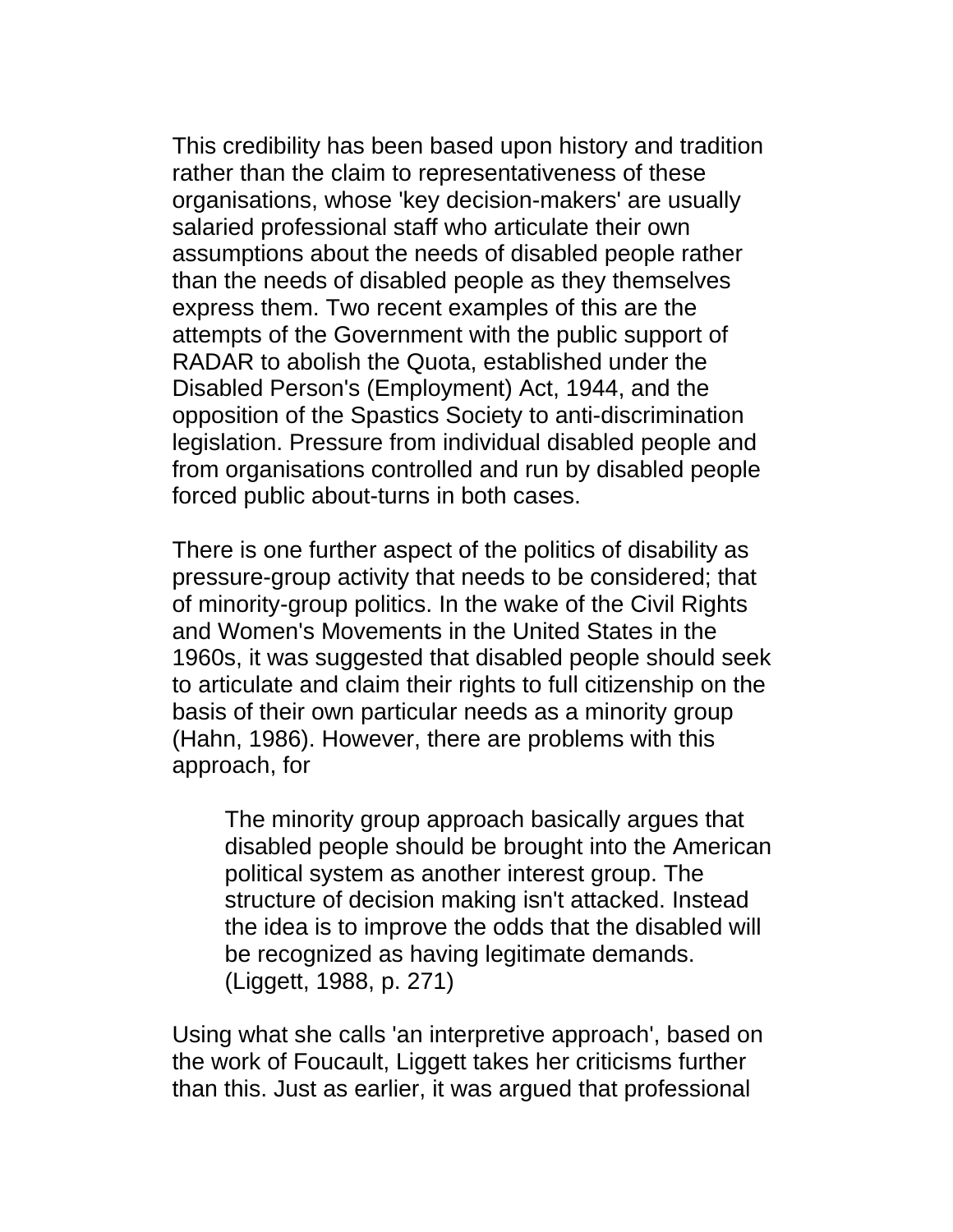interventions in the lives of disabled people were structured by certain discursive practices, so, she argues, is the politics of disability. Thus the minority group approach

is double-edged because it means enlarging the discursive practices which participate in the constitution of disability. In other words, the price of becoming politically active on their own behalf is accepting the consequences of defining disability within new perspectives, which have their own priorities and needs. The new perspectives then become involved in disciplining disability. (Liggett, 1988, p. 271)

Thus, accepting disabled people as a minority group also involves the accepting of the disabled/non-disabled distinction; accepting the 'normalising' society.

This has implications for disabled people seeking to gain control over their own lives, for

in order to participate in their own management disabled people have to participate as disabled. Even among the politically active, the price of being heard is understanding that it is the disabled who are speaking. (Liggett, 1988, p. 273)

While not disagreeing with this analysis of the politics of disability as minority group activity, Liggett's problems arise when she suggests alternative political strategies. These strategies involve 'reflection' and sometimes the acceptance, sometimes the rejection of disabled identities, depending upon the specifics of particular situations.

However, such strategies would inevitably look like special pleading and further, move away from the strategies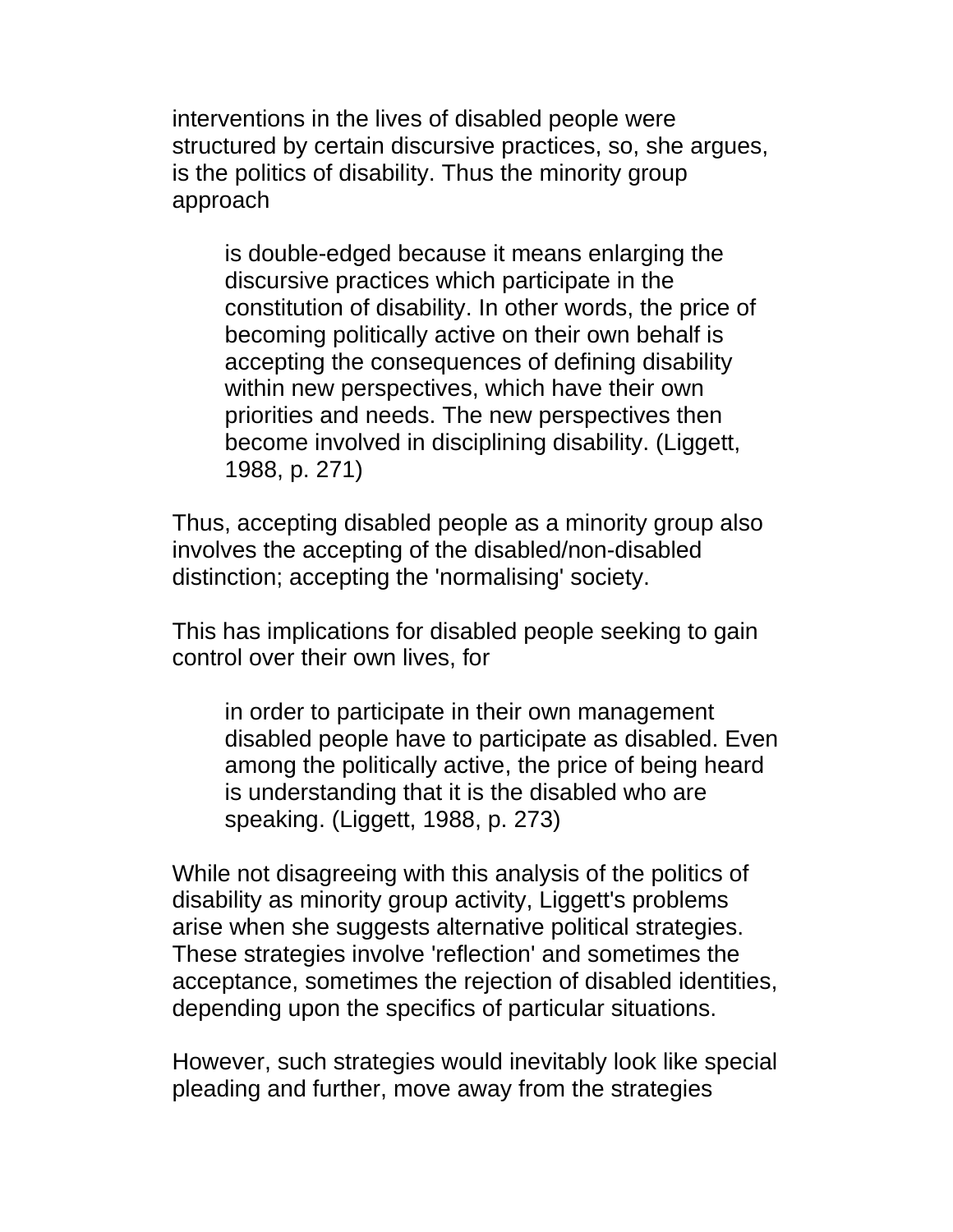disabled people have chosen for themselves; that is, the personal and public affirmation of disabled identities and the demands that disabled people be accepted by and integrated into society as they are; that is, as disabled people.

Thus, the structural position of these organisations, their relationship to the state, their non-representativeness in terms of the needs and wishes of disabled people and their acceptance of the normalising of society, lead to the inevitable conclusion that

for disabled people ... the chances of immediate and radical reform of social policies are slim. (Borsay, 1986a, p. 19)

It is hard to disagree with this conclusion when analysing disability pressure-group activity from a pluralist, corporatist or minority group position, but an analysis based upon the idea of 'new social movements' within late capitalism, can lead to very different conclusions. However, that is the subject of the next chapter and no discussion of pressure-group activity would be complete without some discussion of the single, most sustained example of pressure-group activity within the field of disability in Britain; the campaign for a national disability income.

## **A NATIONAL DISABILITY INCOME**

The campaign for a national disability income began in 1965 with the formation of the Disablement Income Group by two disabled housewives. This group provided a major focus for pressure-group activity and published plans for a national disability income comprising two elements; a disablement costs allowance and an income maintenance scheme. A decade later, the Disability Alliance was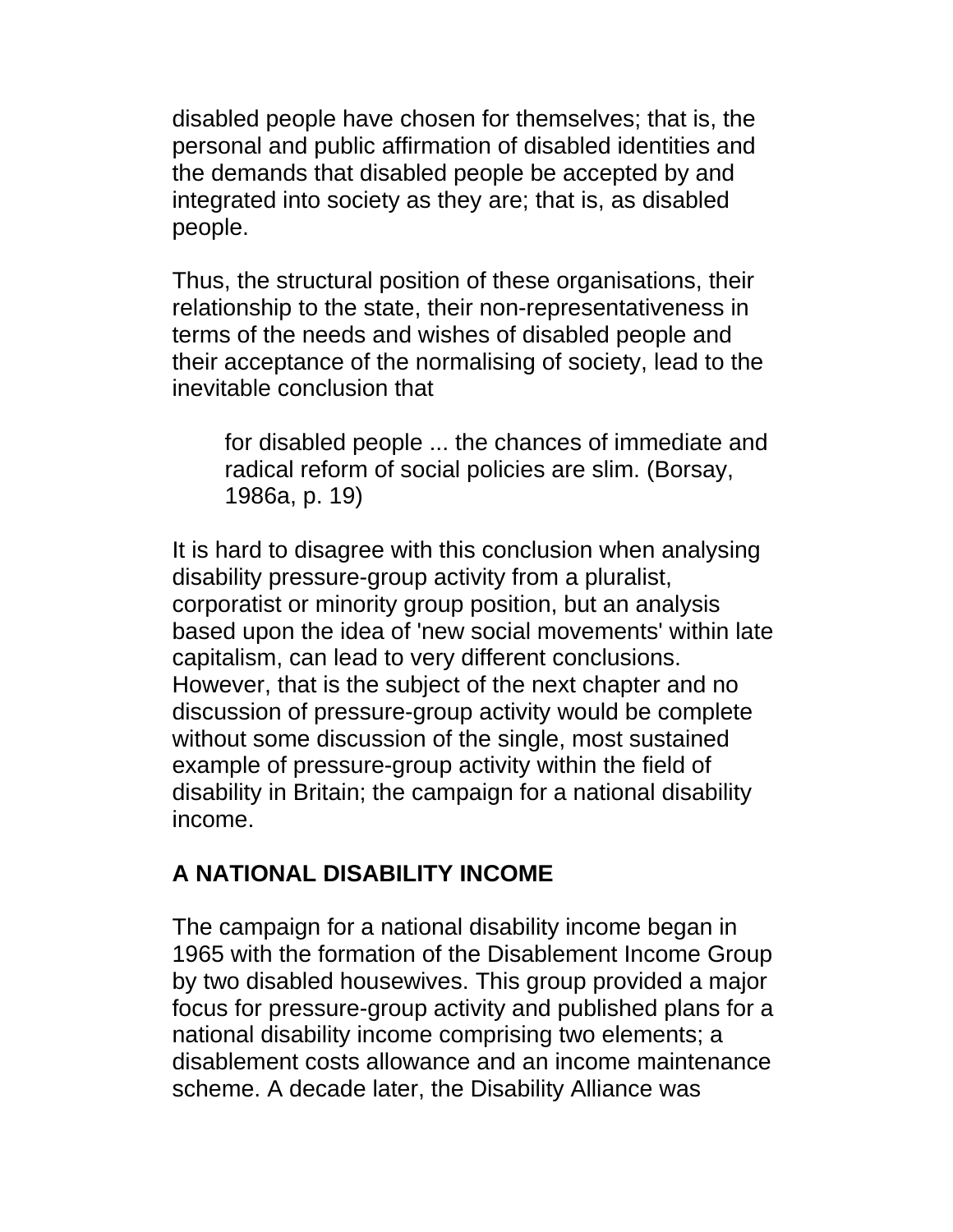formed, initially comprising over fifty voluntary organisations, which has now grown to over ninety, and they put forward their own proposals which were broadly similar to those of DIG. Recently both have updated their plans (DIG, 1987; Disability Alliance, 1987), which are, again broadly similar, except that the Alliance proposals plan to incorporate a separate, independent benefit for those who care for a disabled person, whereas DIG argue that if disabled people were given a proper, adequate income, it would be unnecessary to pay carers separately.

There are difficulties in assessing the success or failure of these pressure-group activities over the last twenty years, though it has to be said that a national disability income has not yet become a reality. On the other hand, all of the major political parties have made public commitments to the establishment of such a scheme (Disability Alliance, 1987, pp. 4-5), but have couched these pronouncements with get-out clauses such as 'when economic circumstances permit' and 'as a matter of priority'.

Despite these expressed commitments, no substantial progress has been made towards the introduction of a comprehensive disability income scheme. The past decade has instead seen a series of piecemeal changes which, although sometimes useful, have failed to correct the longstanding anomalies in social security provision for people with disabilities. Furthermore, in a number of vital areas, benefits have been cut and new anomalies created. (Disability Alliance, 1987, p. 5)

So, during the past twenty years, there have been some incremental improvements, usually connected to the performance of the economy, but there have also been reversals.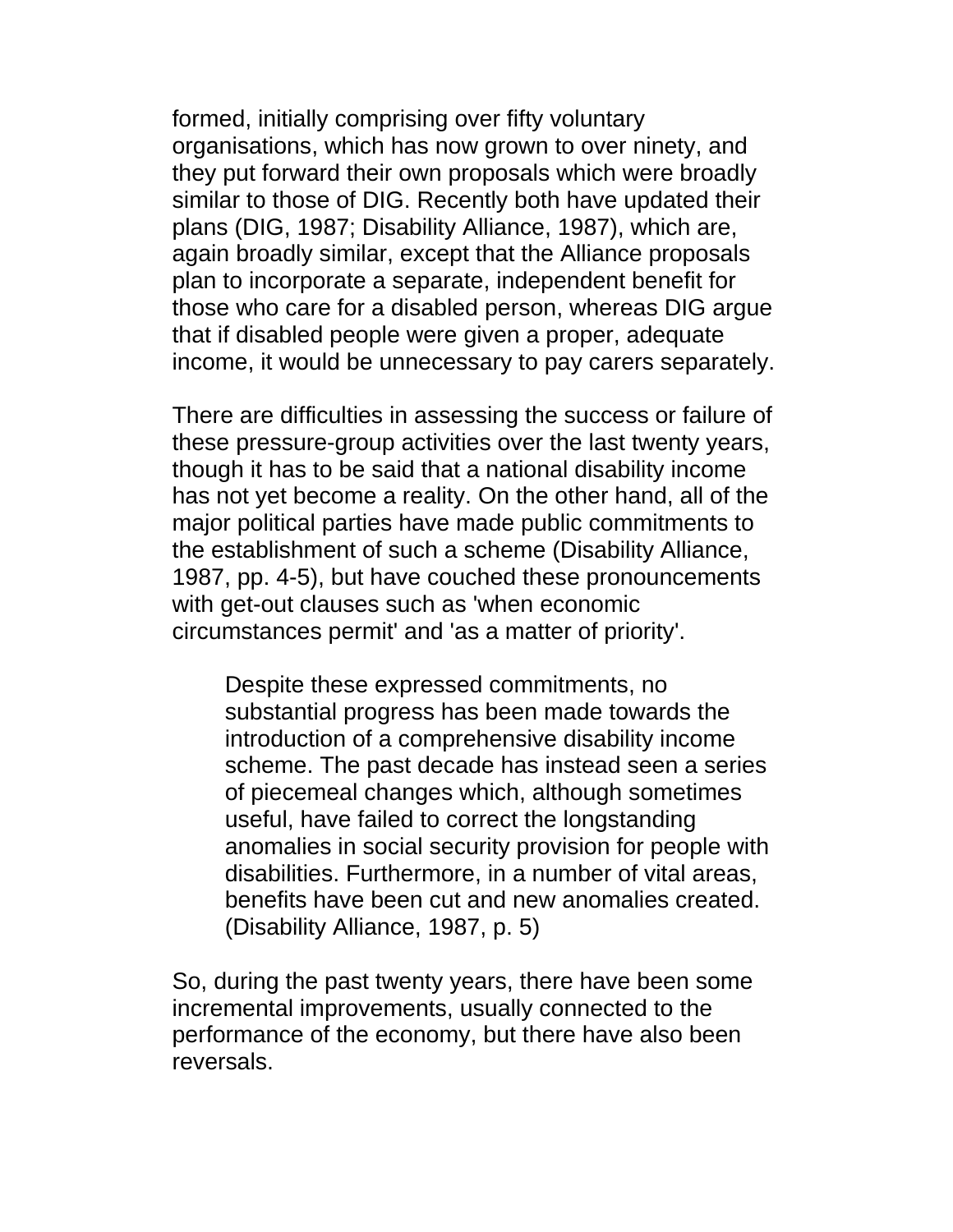There are a number of reasons why this sustained campaign has been unsuccessful. To begin with, both DIG and the Alliance have suffered from the problem already referred to, that as registered charities, they have been unable to campaign in an overt political way. They have therefore found it necessary to divide their organisations into two component parts in order to retain their charitable status and to continue with political activities. In addition, both organisations have found it necessary to set up information and advisory services in order to steer disabled people through the maze of benefits and to help individuals to receive all the benefits they are entitled to. Finally, they have carried out research to demonstrate that the financial position of disabled people is considerably worse than that of their able-bodied counterparts. Hence, neither organisation has been able to concentrate solely on pressure-group activities.

Both groups can also be criticised for taking a somewhat naïve view of the political process in that their campaigning is based upon three assumptions; that evidence must be produced to show the chronic financial circumstances of disabled people; that proposals for a national disability income must be properly costed to show that the burden on the economy will be marginal; and that sustained pressure must be mounted to hammer these points home to the political decision-makers. This approach has been called 'the social administration approach' and has been criticised for its assumptions about consensual values, rational decision-making, its unproblematic view of the state and its failure to acknowledge, let alone consider the role of ideology. Perhaps the only thing that can be said in its favour is that

If the empiricist study of consensual solutions to defined social problems did not exist, it would be necessary to invent it: democratic welfare capitalism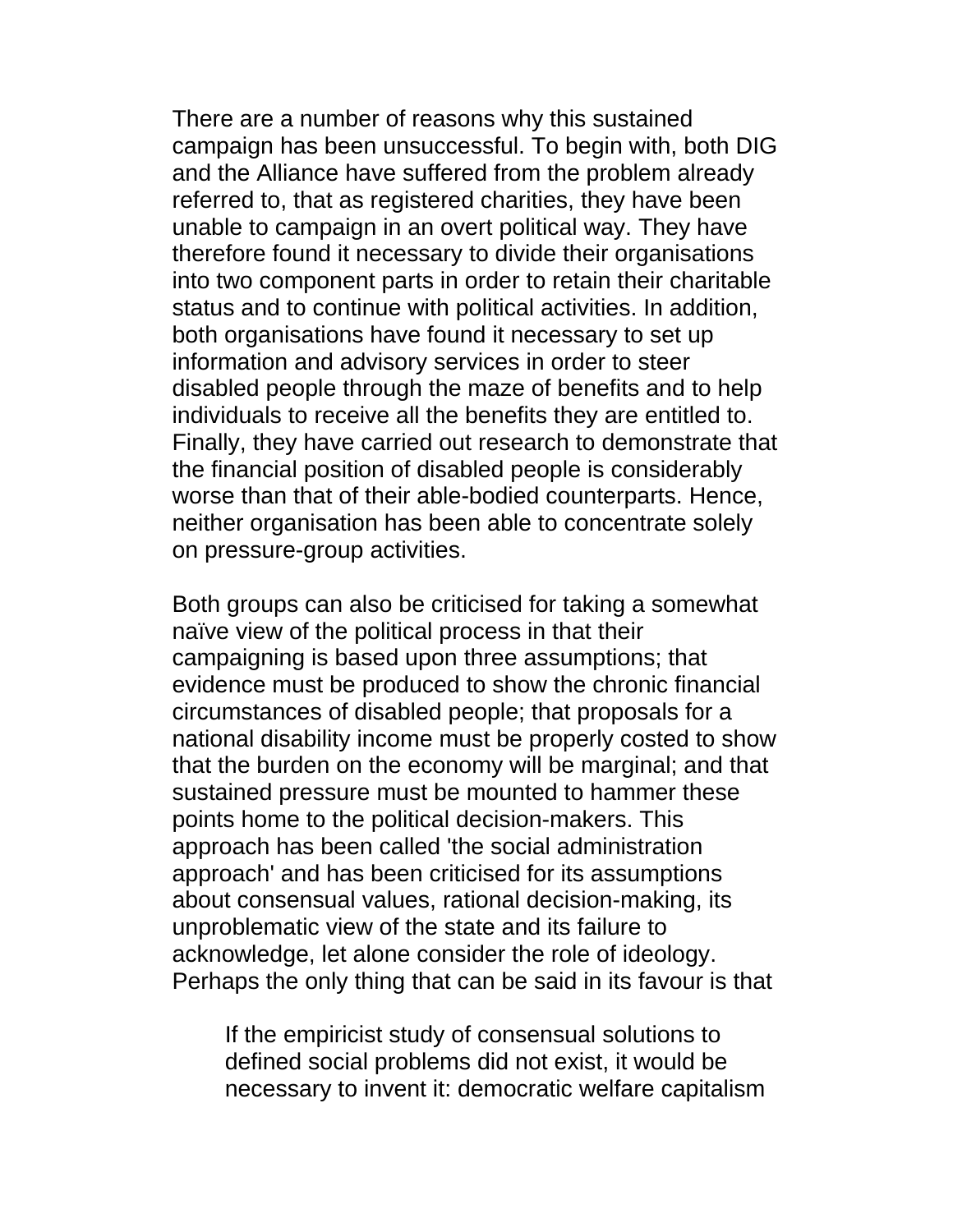presupposes the social administration approach. (Taylor-Gooby and Dale, 1981, p. 15)

What the income approach to disability fails to understand, therefore, is that political decisions are not made on the strength of particular cases, but in ways whereby the capitalist system itself benefits, regardless of the appearance of consensual values concerning the need for a national disability income. The establishment of such a scheme implies the paying of one group of people a sufficient income for not working to enable them to have a quality of life comparable to another group of people who do work. This, of course, has enormous implications for any system which requires its members to produce sufficient goods and services to sustain the material life of the population, and indeed for its ideological underpinnings which emphasises the value of those who do work and denigrates those who do not. In short, the fundamental question of whether a national disability income is achievable within capitalism, has never been addressed.

This failure to address fundamental issues has brought criticism of both DIG and the Disability Alliance from the more 'populist' organisation, the Union of the Physically Impaired Against Segregation (UPIAS). The two major criticisms of this approach are that it concentrates on a symptom (i.e. the poverty of disabled people) rather than the cause (i.e. the oppression of disabled people by society), and that both organisations have moved away from representing disabled people and instead present an 'expert' view of the problem. The logical conclusion to this approach, according to this analysis, is to make things worse, because such an approach would be 'expert-led' in that it would require detailed individual assessments. The consequence of this for disabled people would be that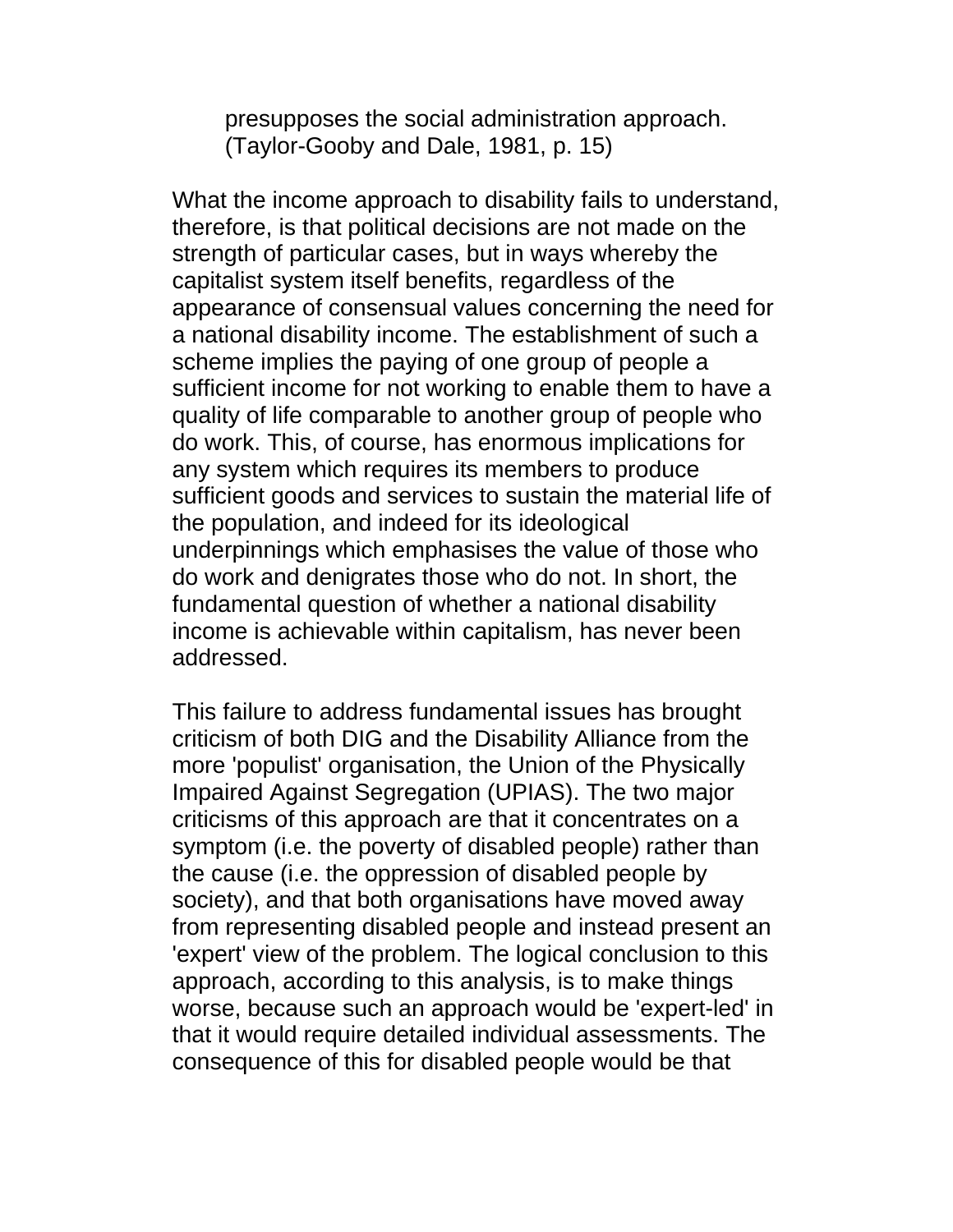We would be required to sit alone under observation on one side of the table, while facing us on the other side, social administrators would sit together in panels. We would be passive, nervous, deferential, careful not to upset the panel: in short, showing all the psychological attributes commonly associated with disability. It would be the social administrators who would gain strength, support and confidence from colleagues on the panel. A token number of the more privileged physically impaired people might be included, as they are in the Alliance. But the whole approach would reinforce the historical and traditional situation whereby physically impaired people are made dependent upon the thinking and decisions of others. (UPIAS, 1976, p. 18)

This debate about 'expert' or 'mass' representation in respect of pressure group activity has continued into the 1980s, with Townsend (1986) claiming that these groups can only be 'representative' in certain senses.

But what they can do is commit themselves unreservedly to the interests of millions of poor people, call representative injustices to public notice and exchange blow with blow in an expert struggle with the Government over the effects, implications and constitutional niceties of policy. (Townsend, 1986, p. v)

But like UPIAS before it, BCODP denies the claims of such groups to be representative in any sense, suggests that expert representation can only be counter-productive, and argues that the only way forward is to fully involve disabled people in their own political movement.

If this analysis is correct, then it is, perhaps, fortunate that a national disability income is likely to be unachievable